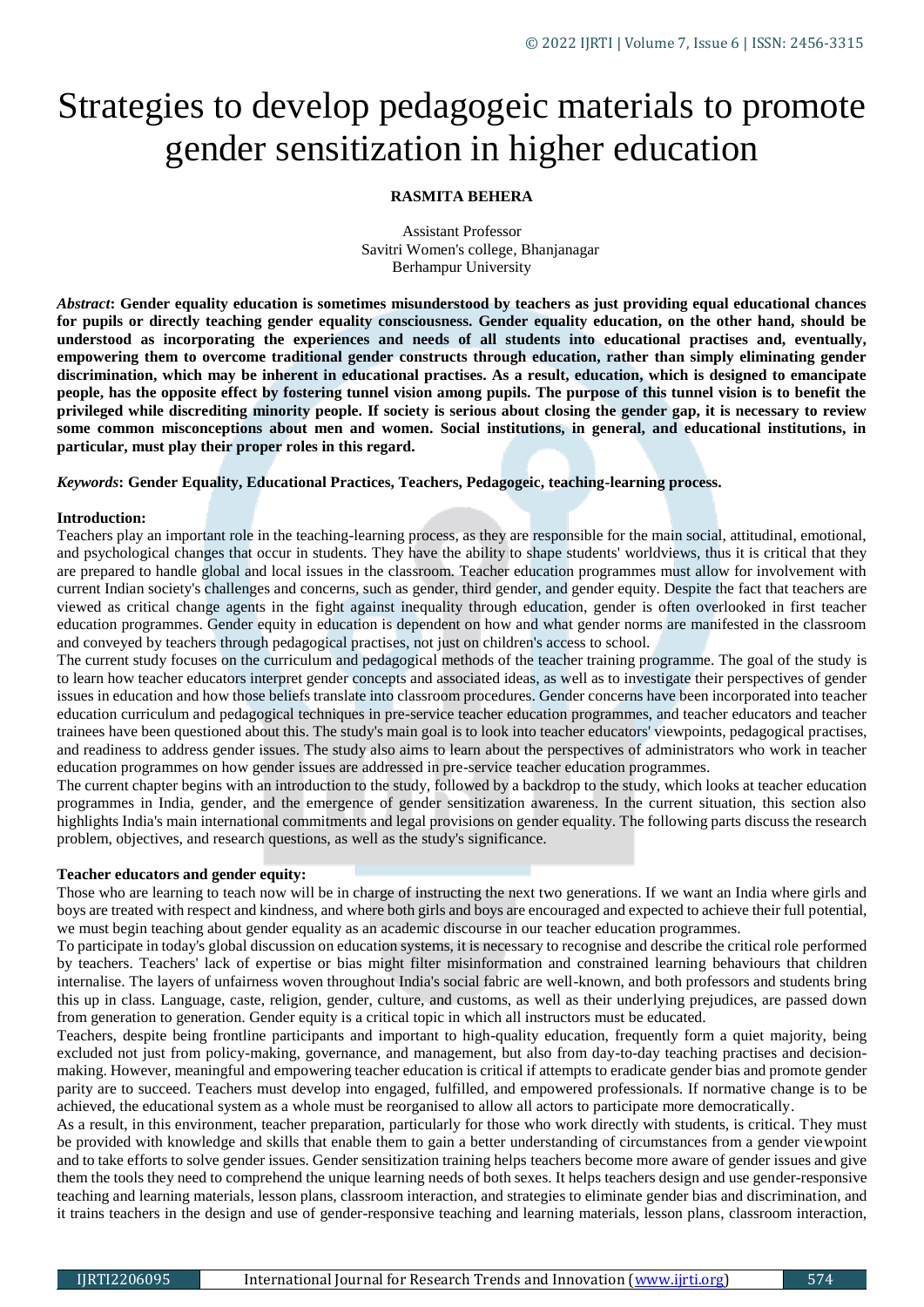and strategies to eliminate gender bias and discrimination.

# **Key International comments on education and gender:**

Countries have worked together for more than 50 years through the United Nations, the Commonwealth, and other multinational groups to draught formal accords aimed at ending poverty, protecting human rights, and eliminating discrimination based on gender and other distinctions.

The creation of key treaties on worldwide efforts to prevent gender discrimination has taken place. Most countries have joined these international conventions to demonstrate their commitment to working toward a time when men, women, boys, and girls are no longer impoverished in any way and are able to live happy lives based on their own needs and aspirations.

These predicted advantages will not be realised until gender concerns in education are addressed. Gender equality is widely recognised as critical to ensuring that all people's human rights and fundamental freedoms are respected, as well as that large discrepancies in access to basic needs and future prospects be narrowed.

# **Statement of the problem :**

Education is a powerful tool for bringing about change on a personal and social level, as well as a crucial tool for reducing disparities across social groups and genders. While teachers are crucial players in carrying out this fundamental duty of education, they are also raised in gender-segregated society. Teachers serve as transmitters of their societies' values and cultural conventions, and they have a tendency to encourage pupils' beliefs and behaviours. Sexist stereotypes influence students' educational and professional decisions, contributing to inequity. It is critical to include gender sensitization and awareness building in teacher education programmes. Teachers' roles in schools have been noticed to be important for training youngsters who would develop a genderequal society in the twenty-first century. This exemplifies the educational perspective of a gender-equal society. Despite the fact that teachers are recognised as critical agents of change in the fight against inequality via education, gender is often overlooked in teacher education programmes. The purpose of this study is to see if teacher education is doing enough to prepare teachers to be gender fair and equality agents in the educational systems they will be entering.

# **Research methodology :**

The current study was conducted in the mixed methods tradition to investigate gender concerns in teacher education courses and pedagogical practises. Following the evolution of first quantitative and then qualitative research (Tashakkori & Teddie, 2003a, p.5), the mixed method study has been dubbed the "third methodological movement" and the "third research paradigm" (Johnson & Onwuegbuzie, 2004, p.15). Mixed methods research is described as research in which the investigator uses both qualitative and quantitative approaches and methodologies in a single study to gather and analyse data, integrate findings, and draw inferences.

# **Sample and sampling procedure :**

Purposive sampling was chosen as the method for the investigation. The fundamental goal of purposive sampling is for researchers to determine who can supply the greatest information to meet the study's goals. The sample was chosen for a specific reason, as its name implies. Purposive sampling is used to find persons with in-depth knowledge of specific issues, whether as a result of their professional function, skill, or experience.

- No: of Teacher Educators"36
- No: of Teacher Trainees" 178
- No: of Administrators 6

## **Results and discussions :**

The authors employed metrics of sample adequacy, such as Bartlett's test of sphericity, and correlation between variables, such as Kaiser-Meyer-Olkin (KMO) values, to see if the data was suitable for principal component analysis. The data's KMO measure is 0.935, which is described as "amazing", and the Bartlett Test was significant at p 0.01, indicating that the items are sufficiently connected. These findings backed up the use of factor analysis in the examination of acquired data.

## **Table-1: KMO AND BARLETT'S TEST**

| Kaiser-Meyer-Olkin The measure of Sampling Adequacy | Chi-sauare | Df | P-value |
|-----------------------------------------------------|------------|----|---------|
| nn 1                                                | 3.40       |    | 000     |

Table 1 shows the teacher educators' responses to the question of whether the curriculum offers relevant information on gender and associated words. According to the statistics collected, 63.9 percent (23) of teacher educators agreed with the assertion. However, 25% (9) of respondents disagreed, and 11.1 percent (4) were undecided.

# **Table – 2 THE CURRICULUM INCLUDES RELEVANT INFORMATION ON GENDER RELATED TERMS LIKE**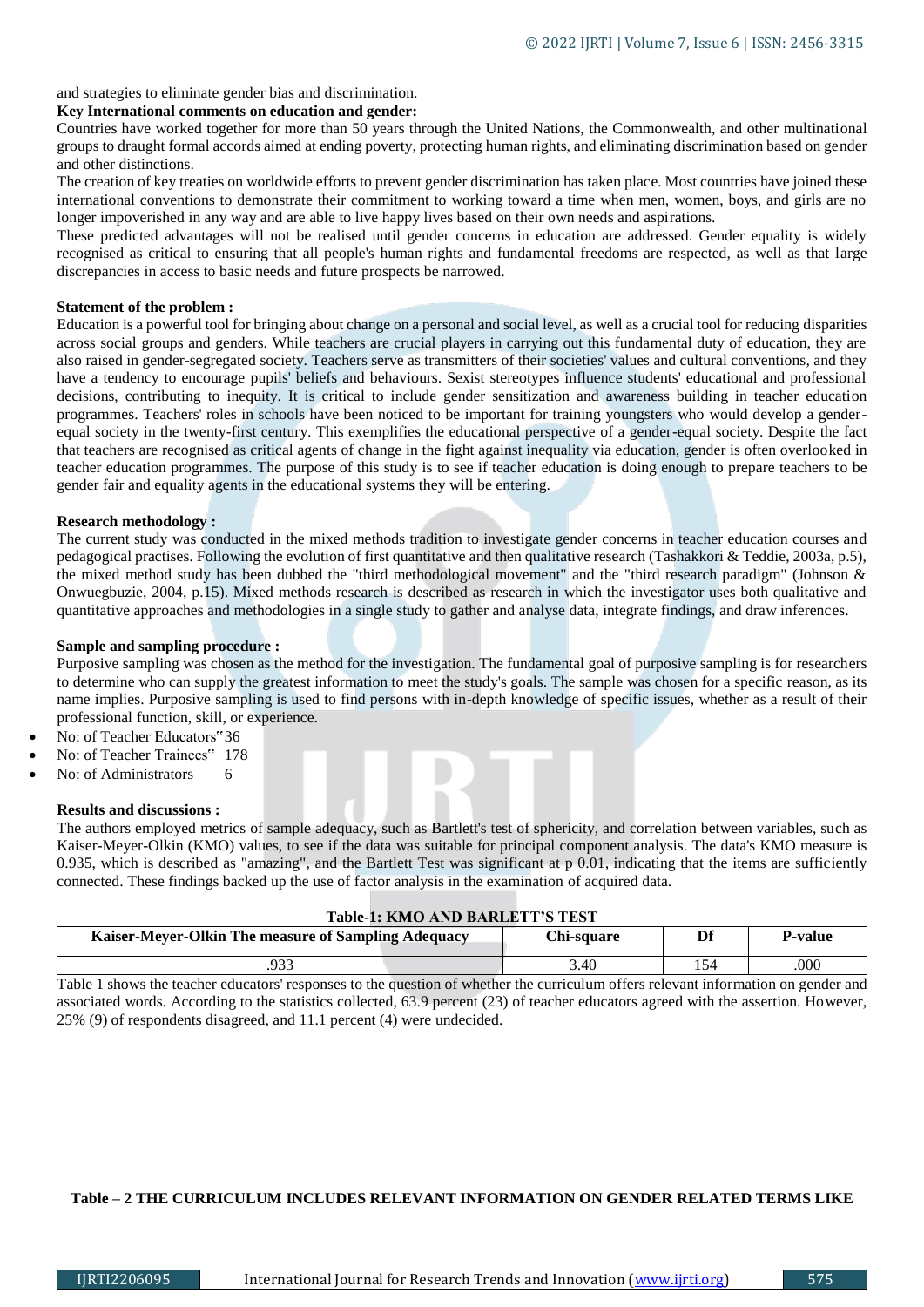# **GENDER EQUITY, GENDER EQUALITY, AND GENDER BIAS**

| <b>Calculation</b> | Item 1   |           |       | <b>Total</b> |
|--------------------|----------|-----------|-------|--------------|
|                    | Disagree | Undecided | Agree |              |
| Count              |          |           |       | 30           |
| $\frac{0}{0}$      |          |           | 63.9  | 100          |

# **Teachers pedagogical practices :**

In the second section of the questionnaire, statements are used to address a number of concerns linked to pedagogical approaches used by teacher educators. The teacher educators were asked to select one of five options for each item from a list of five (strongly disagree, disagree, undecided, agree, strongly agree).

The majority of teacher educators (72.2 percent) responded affirmatively to Item No.-2, "I as a teacher educator interconnect gender, caste, and class inequalities." However, 19.5 percent of educators said that in their pedagogy methods, they did not connect gender, caste, and class injustice. In addition, 8.3 percent of educators were unsure on the subject.

# **Table – 3: I AS A TEACHER EDUCATOR INTERCONNECTS GENDER, CASTE AND CLASS INEQUITY**

| Calculation | Item <sub>2</sub> |               |             | <b>Total</b> |
|-------------|-------------------|---------------|-------------|--------------|
|             |                   |               |             |              |
|             | Disagree          | Undecided     | Agree       |              |
| Count       |                   |               | 26          | 30           |
| $\%$        | 19.5              | $\sim$<br>0.J | 70<br>ے ، ب | 100          |

The overall reaction to item -3, "As a teacher educator, I provide equal assistance to all genders in classroom interaction," was highly good. According to the research, 91.6 percent of instructors say they provide equal support to students of both genders in the classroom, while 5.6 percent disagree. Approximately 2.8 percent of educators said they were undecided on the issue.

# **Table – 4: I AS A TEACHER EDUCATOR PROVIDE EQUAL SUPPORT TO ALL GENDERS TO PARTICIPATE IN CLASSROOM INTERACTION**

| Calculation |          | Item <sub>3</sub> |               | <b>Total</b> |
|-------------|----------|-------------------|---------------|--------------|
|             | Disagree | <b>Indecided</b>  | Agree         |              |
| Count       |          |                   | $\sim$<br>ن ب | 30           |
| %           | 5.0      | $\mathcal{L}$ .0  | 91.6          | 100          |

Item -4 looked at whether "as a teacher educator, I provide examples and activities in the classroom that represent the experiences and interests of people of all genders." This response also shows a favourable bias, as 94.5 percent of educators agreed with the statement, while only 5.6 percent disagreed. Another noteworthy feature is that no respondents were uncertain on the subject.

# **Table – 5 : I AS A TEACHER EDUCATOR FURNISH EXAMPLES AND ACTIVITIES IN THE CLASS WHICH REFLECT EXPERIENCES AND INTERESTS OF ALL GENDERS**

| <b>Calculation</b> | Item- 4  |                  |       | <b>Total</b> |
|--------------------|----------|------------------|-------|--------------|
|                    |          |                  |       |              |
|                    | Disagree | <b>Jndecided</b> | Agree |              |
| Count              |          |                  | 34    | 30           |
| $\%$               | o.c      |                  | 94.5  | 100          |

The second topic in this domain was with whether or not teacher educators use gender-sensitive language. As a result, the statement "As a teacher educator, I assure the use of gender-sensitive language" was chosen to elicit a response from the respondents. According to the survey, 58.3% of educators agreed with the statement, while 11.1 percent disagreed. More than a quarter of the educators (30.6 percent) indicated that they were undecided.

# **Table – 6 I AS A TEACHER EDUCATOR ENSURE USE OF GENDER-SENSITIVE LANGUAGE**

| Calculation | Item -5  |           |          | <b>Total</b> |
|-------------|----------|-----------|----------|--------------|
|             | Disagree | Undecided | Agree    |              |
| Count       |          |           | <u>_</u> | 30           |
| $\%$        | .        | 30.6      | 58.3     | 100          |

Item No.-5 investigated if "as a teacher educator, I address cognitive and affective domains from a gender viewpoint." According to the survey, 77.8 percent of educators agreed with the assertion, while 13.9 percent disagreed. Around 8.3% of educators said they were undecided on the subject.

When asked (item no. 6) if "both genders require equal chances and access to higher education," an overwhelming majority of 97.1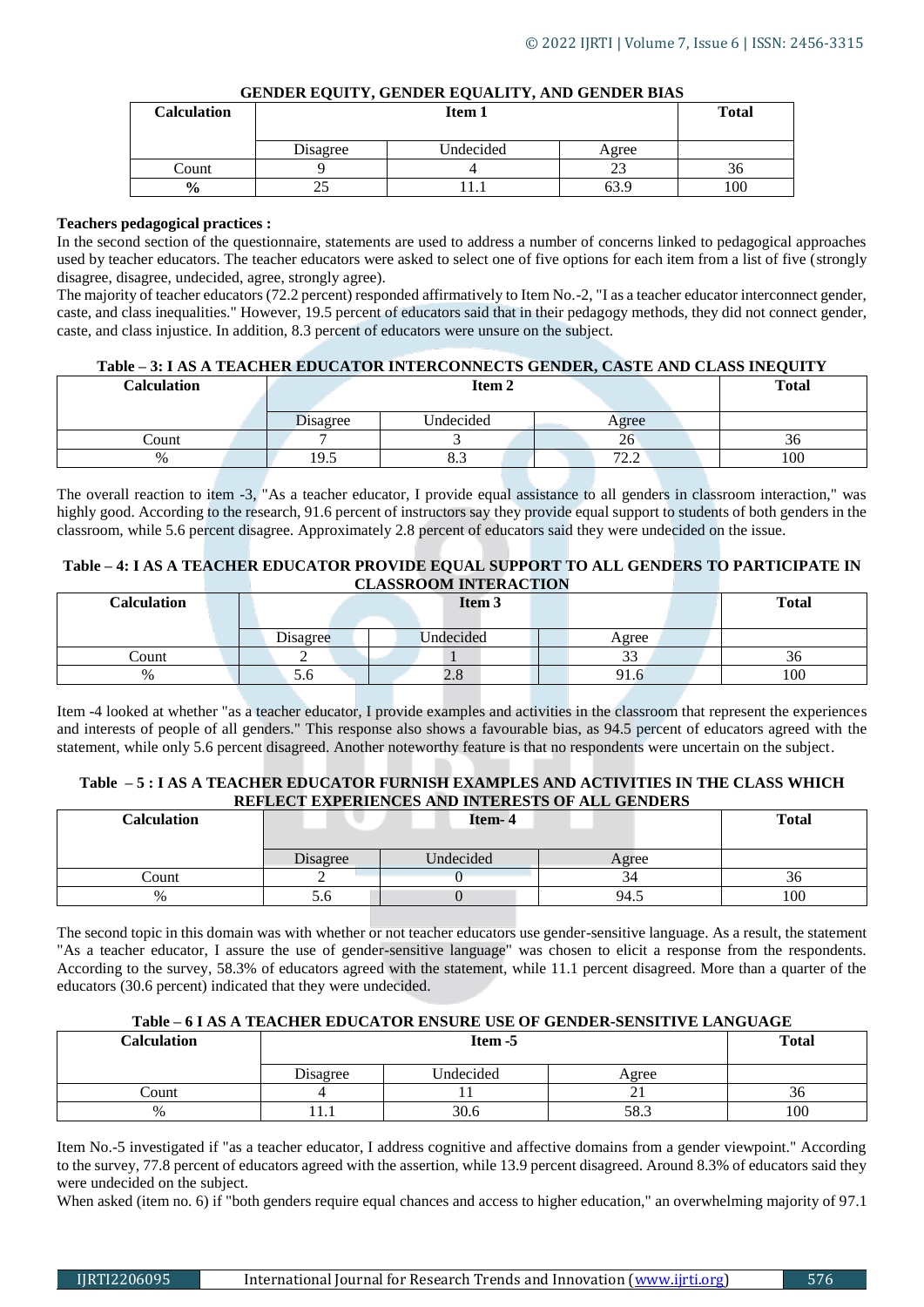# percent agreed. Only 1.2 percent of respondents disagreed, while 1.7 percent were undecided on the topic.

|  | Table – 7 : ALL GENDERS REOUIRE EOUAL OPPORTUNITIES AND ACCESS TO HIGHER EDUCATION |  |
|--|------------------------------------------------------------------------------------|--|
|  |                                                                                    |  |

| <b>Calculation</b> |       |          | Item 6    |                   | <b>Total</b> |
|--------------------|-------|----------|-----------|-------------------|--------------|
|                    |       | Disagree | Undecided | Agree             |              |
|                    | Count |          |           | 172               | 170<br>78    |
|                    | $\%$  | $\cdot$  | .         | 07<br><i>,,</i> , | 100          |

#### **Table 8: NAMING OF FACTORS/DIMENSION**

| Factor No.     | ItemNo. | Factorloading | <b>Item Description</b>                                                                                                                                          | <b>Name of Dimension</b>           |
|----------------|---------|---------------|------------------------------------------------------------------------------------------------------------------------------------------------------------------|------------------------------------|
|                |         |               |                                                                                                                                                                  |                                    |
|                | 18      | 0.730         | Demonstrates values and attitudes that promote gender equality and<br>sensitivity.                                                                               |                                    |
|                | 1       | 0.57          | Uses language and expressions that are gender-sensitive.                                                                                                         |                                    |
|                | 6       | 0.425         | Emphasizes student attitudes and values that foster respect and<br>tolerance for<br>everyone.                                                                    |                                    |
|                | 9       | 0.666         | Ensures that the content of the course syllabus and other instructional<br>materials include values and attitudes that promotegender equality<br>and sensitivity | Teacher's values & attitude        |
| F1             | 4       | 0.712         | Actively encourages students to engage in activities that promote<br>gender equality<br>and sensitivity.                                                         |                                    |
|                | 2       | 0.499         | Shows genuine respect for the genderpreferences of the students.                                                                                                 |                                    |
|                | 12      | 0.548         | Integrates some principles of gender<br>equality and sensitivity in classdiscussion.                                                                             |                                    |
|                | 15      | 0.529         | Utilizes gender-neutral language and representation as a criterion for<br>learning<br>evaluation.                                                                |                                    |
|                | 10      | 0.641         | Designs a classroom seating<br>arrangement that enables equal student participation.                                                                             |                                    |
|                | 11      | 0.533         | Employs cooperative learning activities and other teaching strategies<br>that promote equal and active participation among students regardless<br>of gender.     | Teacher's practices and strategies |
| F <sub>2</sub> | 13      | 0.669         | Uses objective criteria in the evaluation of student performance.                                                                                                |                                    |
|                | 8       | 0.647         | Gives enough time for students to think<br>before calling on them to answer or speak.                                                                            |                                    |
|                | 17      | 0.427         | Manifests ability to prevent and deal with gender inequality issues in<br>class.                                                                                 |                                    |
|                | 14      | 0.159         | Holds equal academic and behavioral expectations of all students<br>regardless of<br>gender.                                                                     |                                    |
|                | 16      | 0.546         | Provides equal praise, punishment, and other disciplinary measures to<br>all students regardless of gender.                                                      | Gender Equality                    |
| F <sub>3</sub> | 7       | 0.699         | Provides students with equal opportunities for class participation<br>regardless of their gender.                                                                |                                    |
|                | 3       | 0.669         | Accepts and treats all students in class without biases, especially in<br>terms of gender.                                                                       |                                    |
|                | 5       | 0.532         | Creates a classroom environment that supports equal opportunities for<br>all students regardless of gender.                                                      |                                    |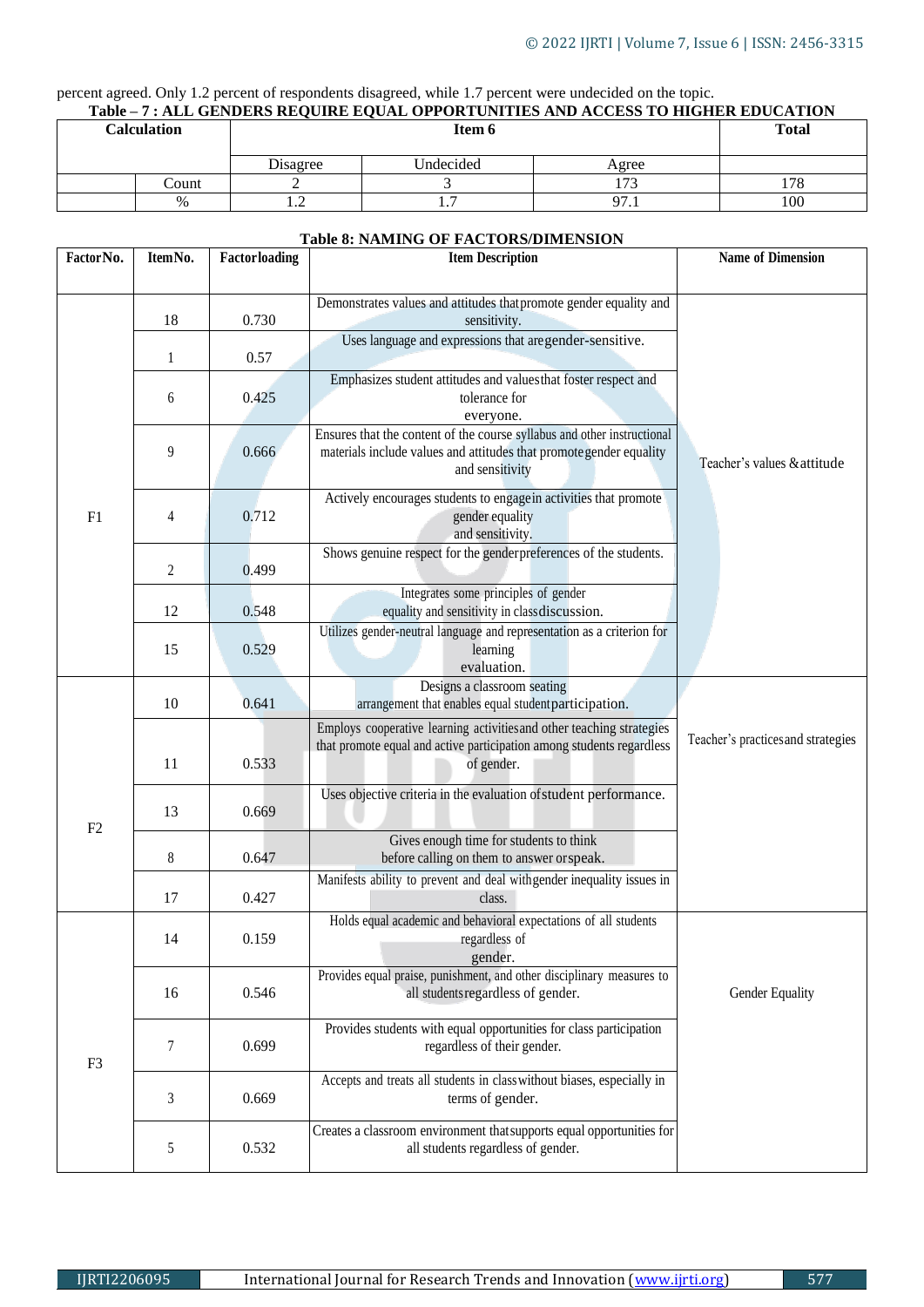## **Factor 1: TEACHER'S VALUES AND ATTITUDES**

According to the rotated matrix, this factor has the largest explained variation of 19.675%. This component was significantly influenced by eight of the eighteen variables. This element or concept is referred to as "teachers values and attitudes" by the authors. The highest factor loading of.730, item 18 (Demonstrates beliefs and attitudes that promote gender equality and sensitivity), accurately summarises the descriptions of the other variables placed on this factor. The name of this component, which refers to teachers' attitudes, values, and beliefs concerning gender equality and sensitivity, is supported by items 1, 6, and 9, which all had high factor loadings. A gender-sensitive teacher exhibits principles and attitudes that support gender equality. This is reflected in the teacher's words and facial emotions. As a result, it may be claimed that this aspect is more inherent to the teachers, as it contains their beliefs and ideals. If they are naturally gender sensitive, it will show in both what they say and what they do. Similarly, genderbiased teachers utilise phrases and expressions that do not promote respect and gender tolerance.

# **Factor 2: TEACHER'S PRACTICES AND STRATEGIES**

This component had the second greatest explained variance of 17.999 percent, with five of the eighteen factors loading on considerably. The authors dubbed this component "teachers practises and strategies" since all five items loaded on it discuss this construct, which is concerned with the teacher's teaching techniques and practises that promote gender sensitivity and equality. A gender-sensitive teacher creates a seating arrangement in the classroom that allows for equal student engagement (Item 10) and uses teaching-learning practises that encourage active and balanced participation among students of all genders (Item 11). These are just two examples of the various things a teacher might do in class to promote gender awareness. Many aspects of education in general, such as curriculum development and subject inclusion, instructional material design, and assessment, can be carefully created or adjusted to promote gender equality and sensitivity.

## **Factor 3: GENDER EQUALITY**

This factor included five variables with an explained variation of 17.242 percent. This characteristic was dubbed "gender equality" by the researchers, emphasising the significance of every instructor treating all students fairly and equally, regardless of gender. The indications for the third dimension (items 14, 16, 7, and 5) might be discussed in the second factor, or the indicator for the first factor, item number 3. This dimension, however, should be viewed as important as the other two since it underlines the importance of fostering respect and promoting gender equality in all aspects and processes of teaching and learning. It's worth noting that the concept of equality is expressly emphasised in all five items placed on this component, namely: shares the same academic and behavioural expectations... (item 14), which includes equal quantities of praise, punishment, and other disciplinary measures... (item 16), ensures that all students have an equal opportunity to participate in class... (item 7) embraces and treats all pupils equally in class... (item 3) and fosters a climate in the classroom that promotes equal chances for all students, regardless of gender (item 5). This simply serves to emphasise the importance of this construct in assessing gender sensitivity in the classroom. Assess the items. The coefficient alphas for each factor were calculated using Cronbach's alpha as the final statistical analysis for the data.

## **Conclusion:**

The educational system does not operate in a vacuum from the society in which it is embedded. Caste, economic position, and gender relations that characterise Indian society have a significant impact on students' access to education and involvement in educational institutions. Gender is one of the fundamental hierarchies preserved and promoted in educational institutions. In this setting, the function of the teacher is critical in the educational system. This emphasises the significance of teacher education programmes. Teacher education programmes are critical in developing and moulding the habits, manners, and, most importantly, the character of teacher candidates in order for them to become effective teachers. Pre-service teachers, or today's students and tomorrow's instructors, who are not free of gender bias will instil it in their students, deliberately or unintentionally. As a result, it is critical that teacher education programmes develop gender-sensitive teacher candidates and instil in them the ideals of gender equality and human rights. The current study was undertaken in this environment to learn more about the viewpoints, readiness, and pedagogical practises of teacher educators who prepare future teachers. The study's findings show that all major stakeholders, including teacher trainees, teacher educators, and administrators, saw the inclusion of a gender component in the teacher education programme as a positive development. All three parties, however, agreed that substantial assistance is required for the successful implementation of such innovative projects.

## **REFERENCES**

- 1. Aikman, S., & Unterhalter, E. (2017). *Practicing Gender Equality in Education*. Oxford, GB: Oxfam.
- 2. Allana, A.; Asad, N. & Sherali, Y. (2020). Gender in academic settings: Role of teachers. *International Journal of Innovation, Management and Technology, 1* (4), 343-348. Retrieved from [http://www.ijimt.org/papers/63-C053.pdf](http://www.ijimt.org/papers/63-c053.pdf)
- 3. Aliakbari, M and Faraji, E. (2019). *Basic principles of critical pedagogy.* 2nd International Conference on Humanities and Social Sciences, IPEDR Volume 17(2011) Singapore, LACSIT Press.
- 4. Apple, M. W. (2019) *Ideology and Curriculum*. New York: Routledge.
- 5. Apple, M. W. (2014) The political economy of text publishing, *Educational Theory*, 34.
- 6. Arnot, M. (2018). Reproducing gender. London: Routledge.
- 7. Arnot M (2017) The complex gendering of invisible pedagogies: social reproductionor empowerment? *British Journal of Sociology of Education,* Vol. 23, No. 4, 2002
- 8. Arnot, M. (2012). *Reproducing Gender: Essays on Educational Theory and Feminist Politics.* London: Routledge Falmer.
- 9. Arnot, M., Macan Ghaill, M., (ed.) (2016). *The Routledge Falmer Reader in Genderand Education*, Routledge.
- 10. Ashish, K (2019): Gender Disparity in the Educational System: An Investigation of the Universal Primary Education in India.